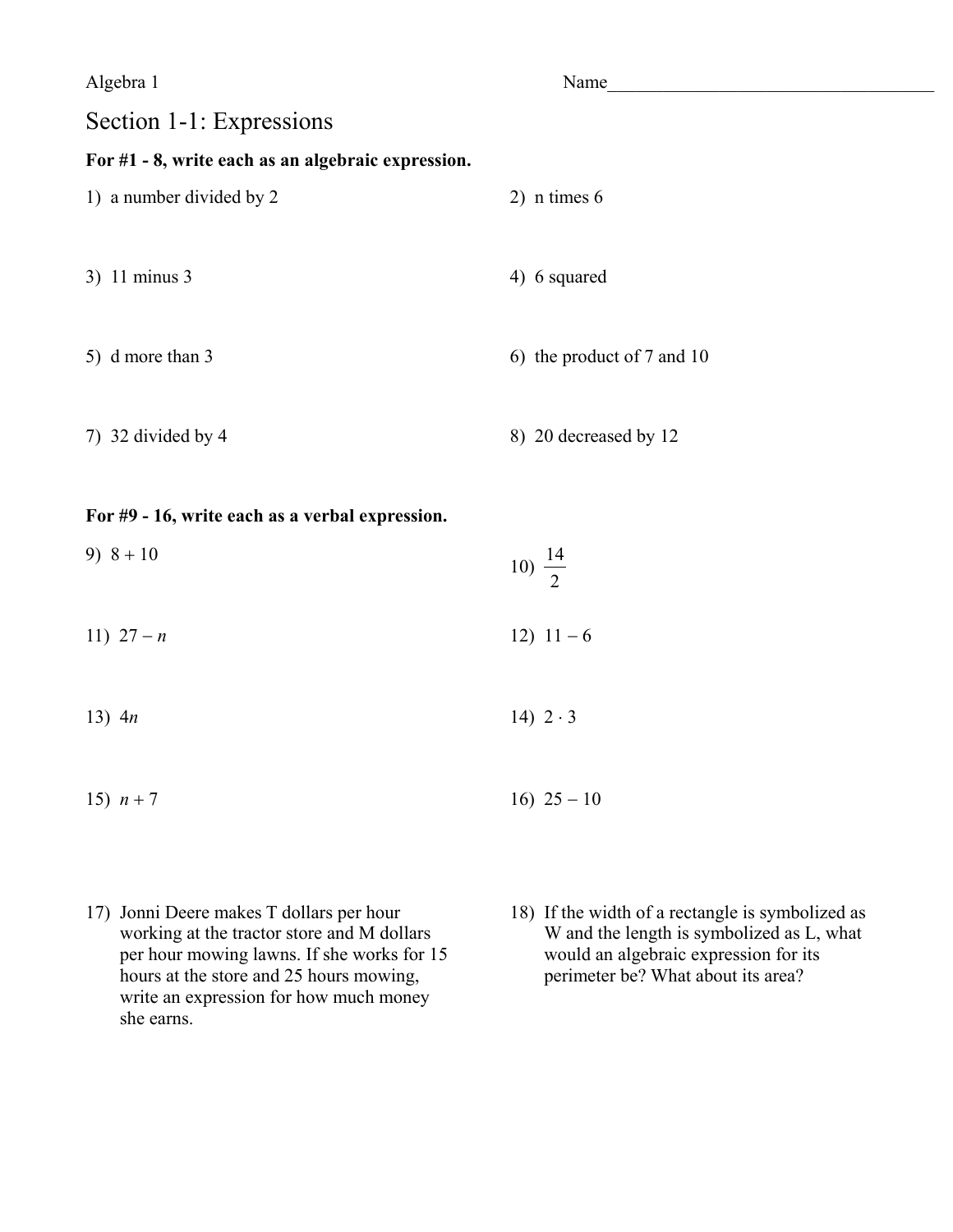- 19) In football, a touchdown is awarded 6 points and the team can try for another point after the touchdown. Write an expression for a team's score.(Don't forget to define your variables!)
- 21) After their terrible accident yesterday, Jack and Jill skipped their water-fetching duties for the day to write an algebraic expression for "Three times the sum of n squared and four." Jack said it was  $3n^2 + 4$ , and Jill said it was  $3(n^2+4)$ . Is either of them correct? Explain your reasoning.
- 20) The yards of fabric needed to make curtains is three times the length of a window in inches, divided by 36. Write an expression that represents the number of yards needed in terms of the length of the window. (Don't forget to define your variables!)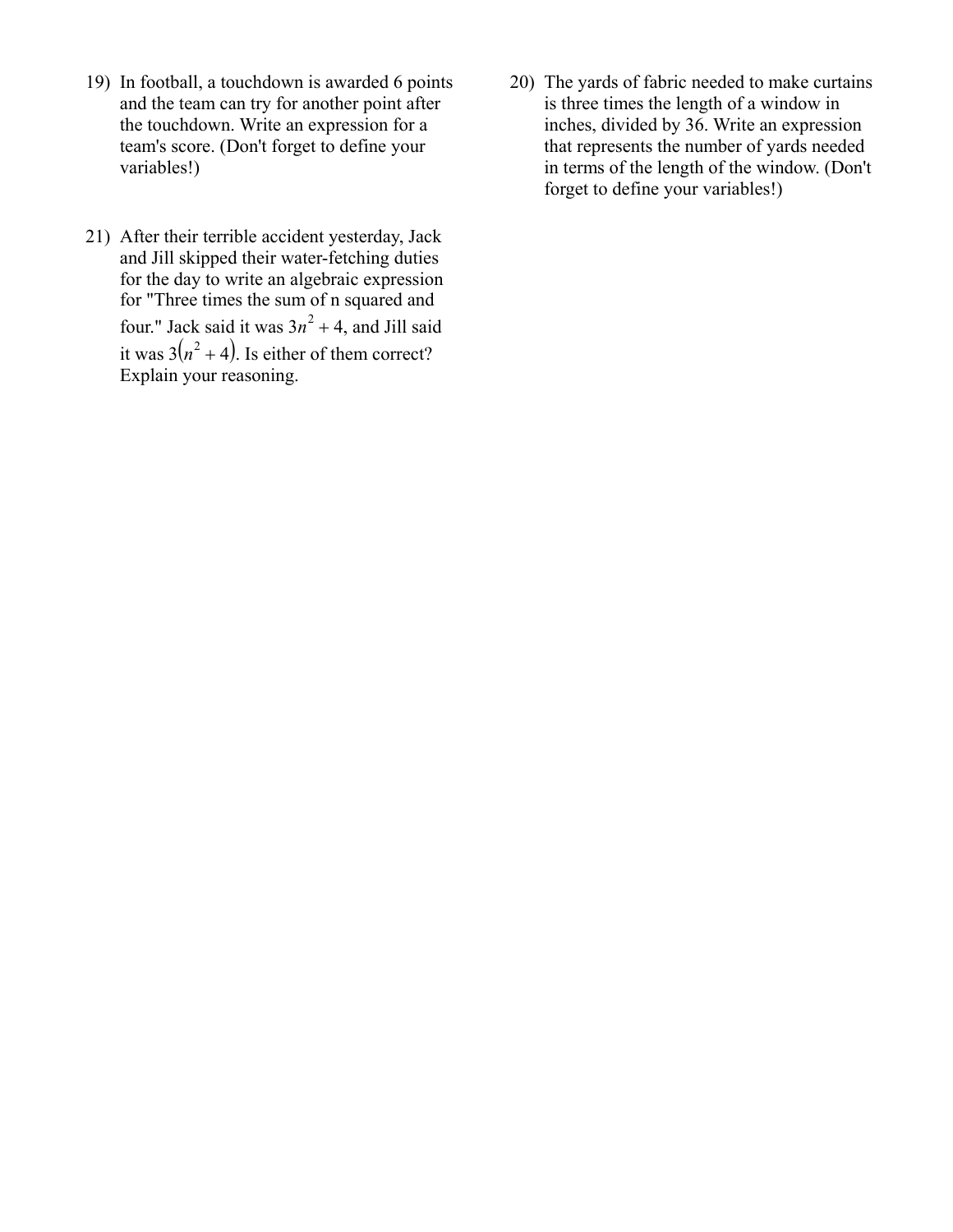Algebra I

# Section 1-2: Substitution

### Evaluate each using the values given.

1) 
$$
qp^2
$$
; use  $p = -1$ , and  $q = -5$   
2)  $-(j - h)$ ; use  $h = 4$ , and  $j = -3$ 

3) 
$$
k - \frac{h}{6}
$$
; use  $h = 6$ , and  $k = 3$ 

5) 
$$
x - (y + y)
$$
; use  $x = 2$ , and  $y = -2$ 

7) 
$$
y - (y + x - y)
$$
; use  $x = 1$ , and  $y = 2$ 

9) 
$$
x + \frac{x+y}{3}
$$
; use  $x = 3$ , and  $y = -6$ 

11) 
$$
-4 - (x + y)
$$
; use  $x = 5.4$ , and  $y = -1.2$ 

13)  $3^2 - x + y$ ; use  $x = -1.5$ , and  $y = 3.7$ 

2) 
$$
-(j - h)
$$
; use  $h = 4$ , and  $j = -5$ 

4) 
$$
x + y + y
$$
; use  $x = 4$ , and  $y = 1$ 

6) 
$$
p^2 + q
$$
; use  $p = 3$ , and  $q = -2$ 

8) 
$$
x(z + y + z)
$$
; use  $x = 3$ ,  $y = -6$ , and  $z = -3$ 

10) 
$$
y + z - y - y
$$
; use  $y = 3$ , and  $z = -4$ 

12) 
$$
p - (p + m)
$$
; use  $m = 5.3$ , and  $p = -2.5$ 

14) 
$$
\frac{p}{6-m} - p
$$
; use  $m = 1$ , and  $p = -0.9$ 

15) 
$$
y + z - z
$$
; use  $y = \frac{3}{2}$ , and  $z = -\frac{1}{4}$    
16)  $y - \frac{x}{y}$ ; use  $x = \frac{11}{6}$ , and  $y = 1$ 

17) 
$$
-6n - (n - m)
$$
; use  $m = 1\frac{5}{6}$ , and  $n = -\frac{1}{3}$ 

16) 
$$
y - \frac{1}{y}
$$
; use  $x = \frac{11}{6}$ , and  $y = 1$ 

8) 
$$
\frac{xy + x}{y}
$$
; use  $x = \frac{4}{5}$ , and  $y = -\frac{7}{4}$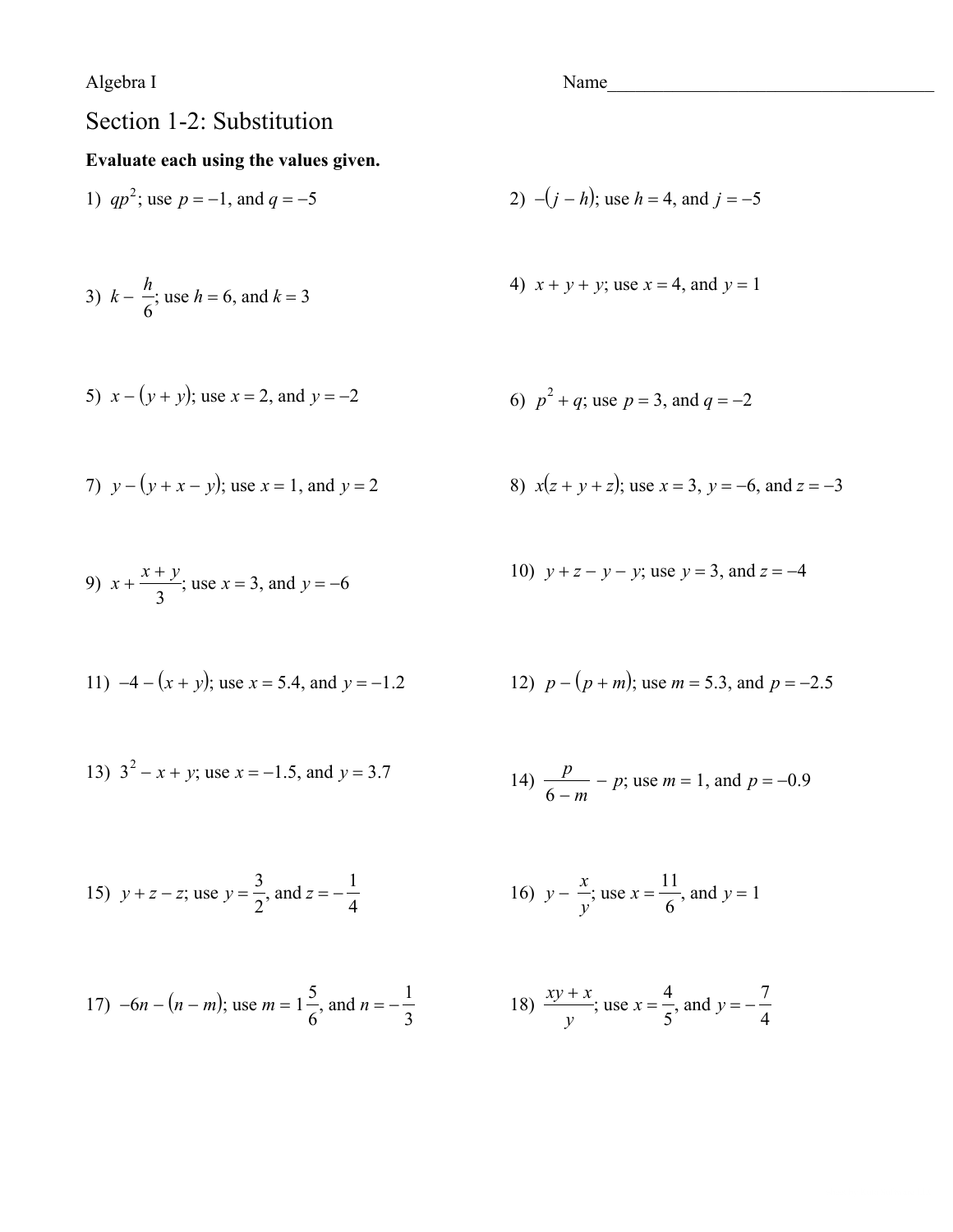Name and the state of the state of the state of the state of the state of the state of the state of the state of the state of the state of the state of the state of the state of the state of the state of the state of the s

# Section 7-4 & 7-5: Polynomials

### Simplify each expression.

1)  $-k + 5k^3 - 5k^3 - k$ 2)  $6k - 5k^2 - 5k + 5k^2$ 

3) 
$$
9 - 10n^3 - 7 + 7n^3
$$
  
4)  $10n^2 + 8n + 6n - 8n^2$ 

5) 
$$
(4+4p^3)-(1+5p^3)
$$
   
6)  $(-5x^2+1)-(6+2x^2)$ 

7) 
$$
(7n^2 - 6n) + (-n + 6n^2)
$$
  
8)  $(2n^4 - 8n) + (5 + n^4)$ 

9) 
$$
(4x^4 + 2x^2 + 2) + (-6x^4 - 7 + 3x^2)
$$
  
10)  $(2 + 7x^3 + 5x^2) + (8x^4 - 2x^3 + 7x^2)$ 

11) 
$$
(2x^2 - 5x^4 + 7) - (3x^4 - 4 + 7x^2)
$$
  
12)  $(-5 + 5x^3 + x^2) - (2x^3 - 3x^4 - 4x^2)$ 

13) 
$$
(-7v^4 + 5v + 3 - 5v^2) + (4 - 3v^4 - 7v^2 + 8v) + (2v - 6v^2 + 5v^4 - 8)
$$

14) 
$$
(6p^2 - 3p^3 - 6p^4 + 6) + (8p^4 + 2p + 3p^3 - p^2) - (-8 - 6p^4 - 7p - 7p^3)
$$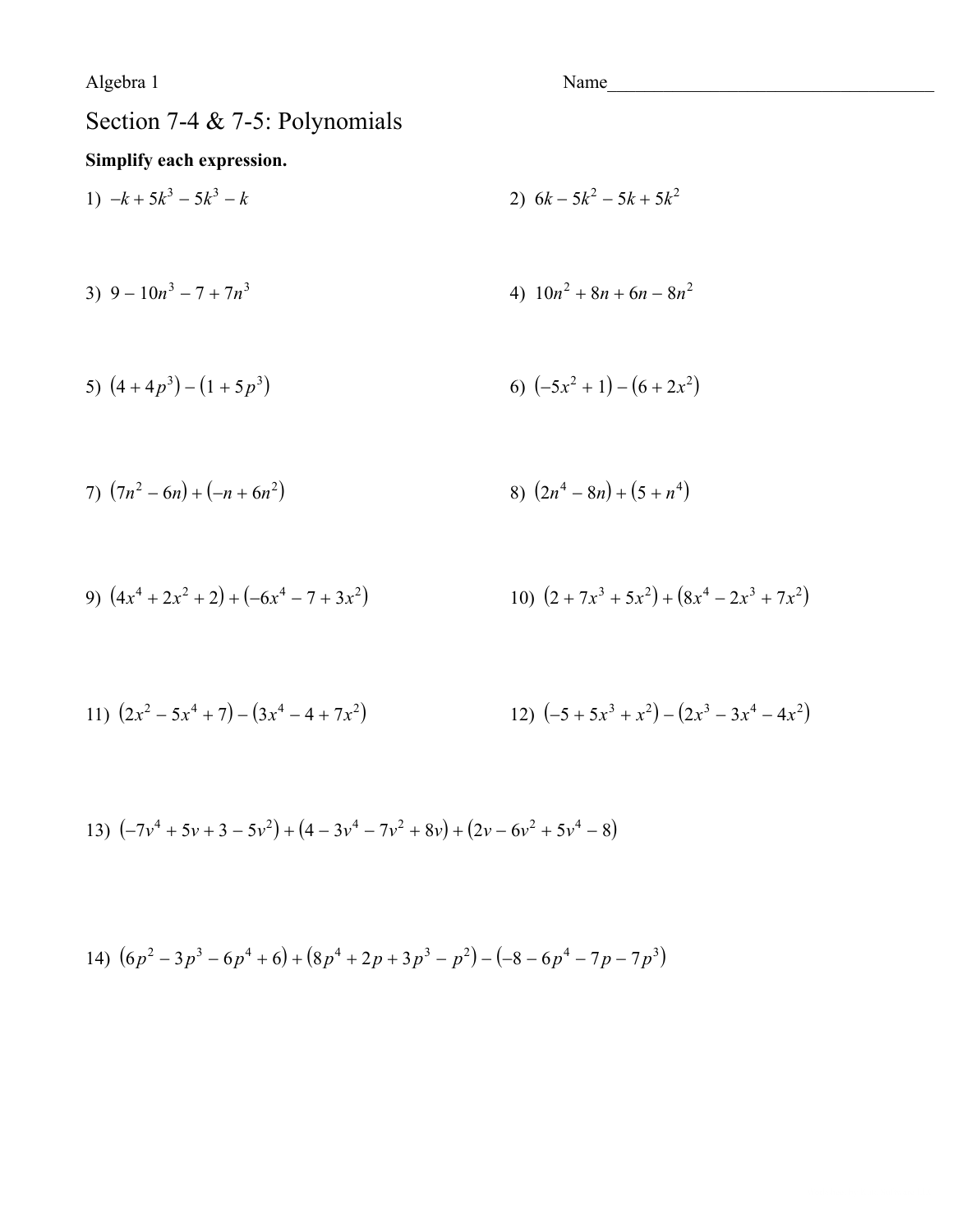# Section 7-1 & 7-2: Laws of Exponents

### Simplify. Your answer should contain only positive exponents.

- 1)  $-4r^2 \cdot 2r^4$ 2)  $4r - r^4$
- 3)  $-2y^0$   $-2x^4y^3$ 4)  $3m^4n^3 \cdot m^4n^4$
- 5)  $(3n^4)^4$ 6)  $(-n^3)^4$
- 8)  $(-m)^4$ 7)  $(-2mn^2)^2$

$$
9) - \frac{2n^4}{4n^3} \tag{10} \frac{2x^3}{x^2}
$$

$$
11) \frac{yx^4}{3x^2y^0} \qquad \qquad 12) \frac{2u^3v^3}{3uv^3}
$$

13) 
$$
2ab^2 \cdot (2a^0b^4)^4
$$
 14)  $(vu^4)^3 \cdot -2u^4$ 

15) 
$$
\left(\frac{2mn^2}{2m^4n^2}\right)^3
$$
 16)  $\frac{1}{2}$ 

$$
17) - \frac{u^2v^2}{2u^3 \cdot 2u^0v^4} \qquad \qquad 18) \frac{3x^0v^4}{x^4v^0 \cdot -4v^2}
$$

19) 
$$
\frac{yx^4 \cdot y^4 \cdot -xy^4}{(-2x^4y^4)^4}
$$

16) 
$$
\frac{m^4}{\left(-m^2n^0\right)^2}
$$

$$
20) -\frac{2xy^0 - 2x^2y^2}{(-2y^0)^3}
$$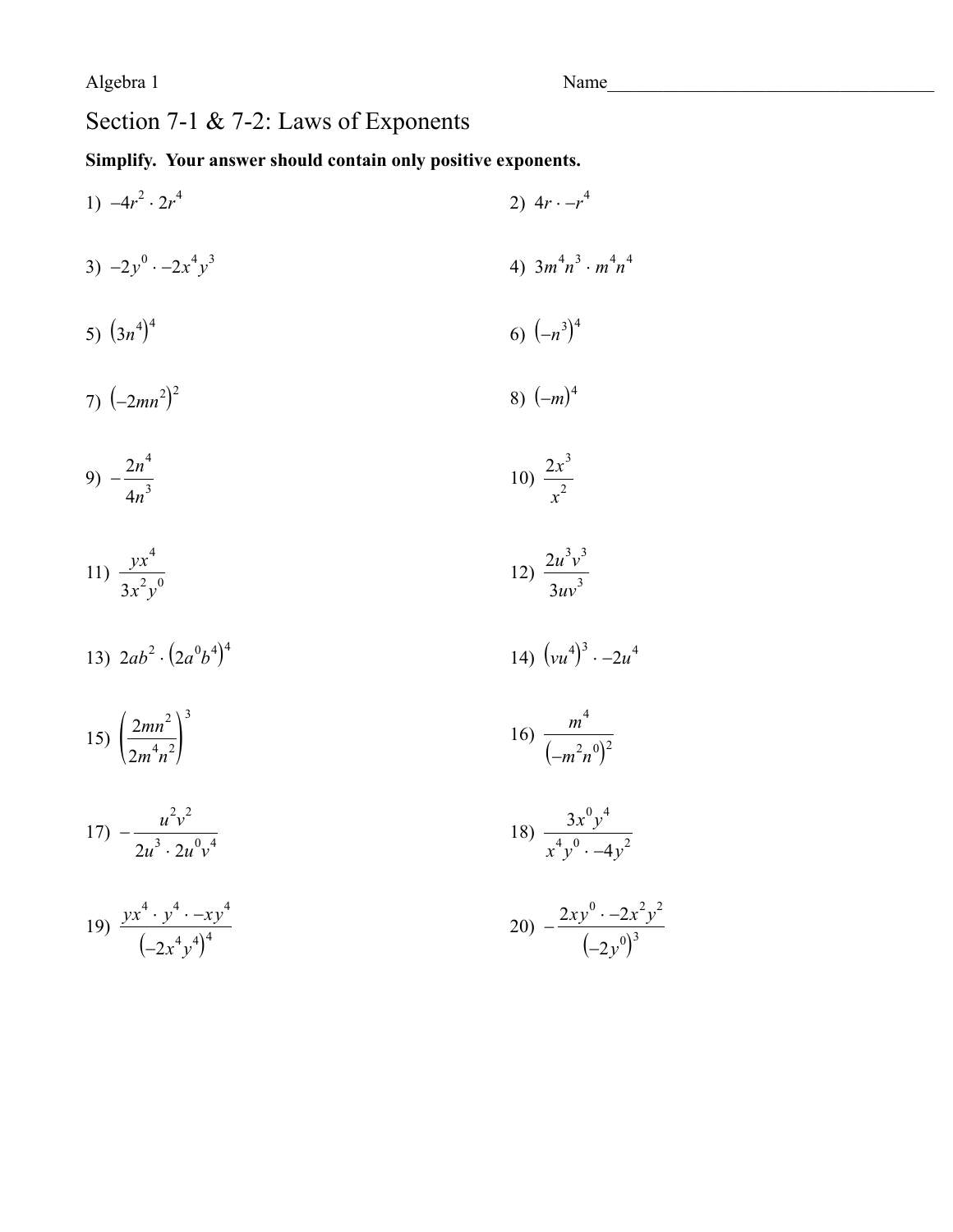$Name$   $\Box$ 

## Section 1-4: Distributive Property

#### **Simplify each expression.**

1)  $-6(-6b-3)$  2)  $6(-8x+5)$ 3)  $9(8x-10)$  4)  $8(3x-8)$ 5)  $(-2m-8) \cdot 2$  6)  $(v-5) \cdot -5$ 7)  $(3x+6)\cdot 4$  8)  $(8+4r)\cdot -1$ 9)  $-\frac{9}{4}\left(m+\frac{35}{6}\right)$  $\frac{9}{4}\left(m+\frac{35}{6}\right)$ 6 / 10)  $-9.7(a - 6.37)$ 11)  $9-4(-10-5n)$  12)  $-4(7p+1)+7$ 13)  $5 + 10(-10 - 7a)$  14)  $9 + 9(6k - 1)$ 15)  $-4(1+4n) + 8(6-9n)$  16)  $2(1+9b) - 9(-2-4b)$ 17)  $8(x+4) - 4(3x-8)$  18)  $-(7k+5) + 3(4+k)$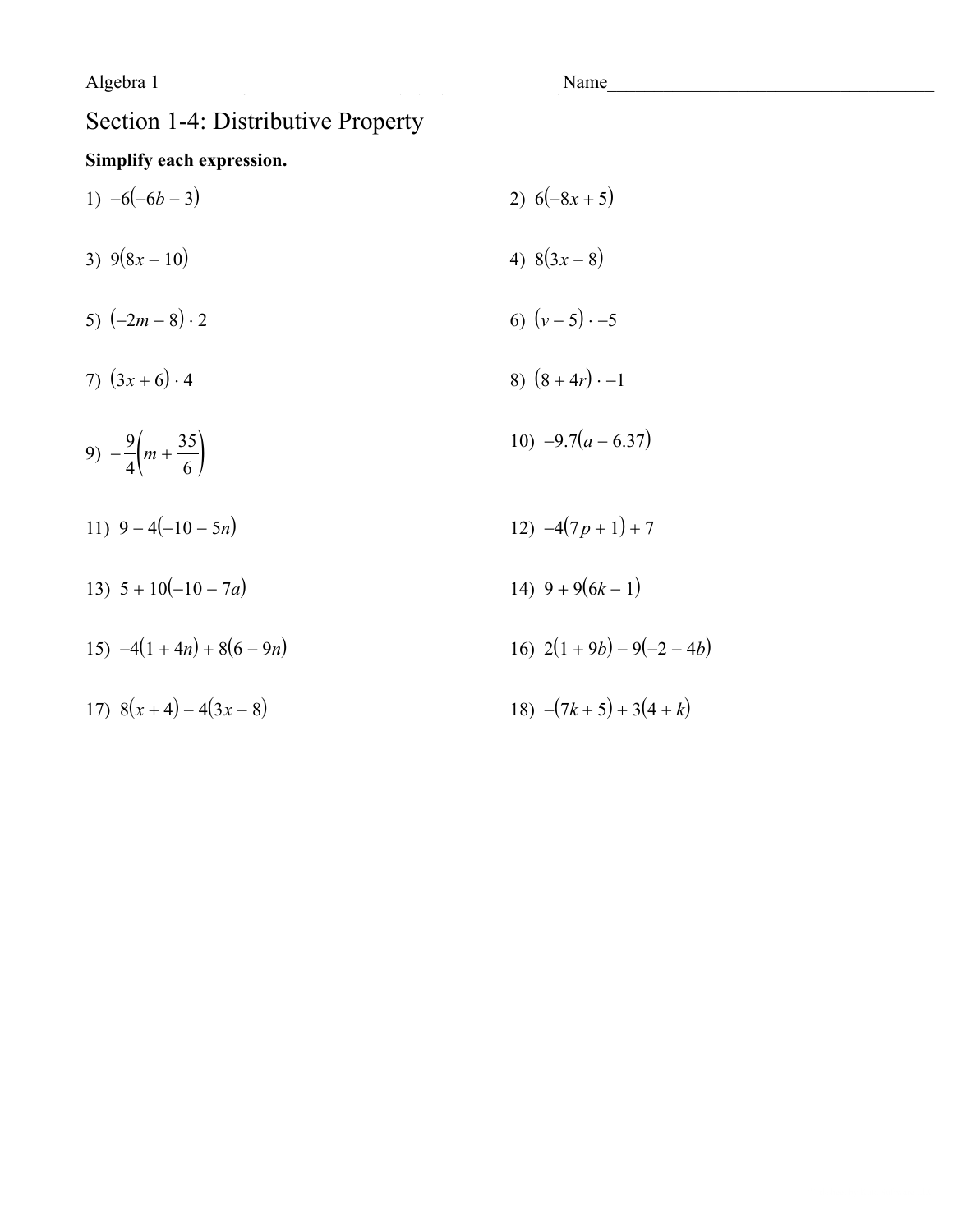Name

## Section 7-6: Distributive Property

#### Find each product.

- 1)  $5k(8k-4)$ 2)  $2p^3(4p+4)$ 4)  $-7k^2(4k-8)$ 3)  $-2v(5v+7)$ 5)  $-7x(2x+4)$ 6)  $-3n^2(7n-8)$ 8)  $-5n(-6m+3n)$ 7)  $8a(-7a-4b)$
- 10)  $-8x(-4x-8y)$ 9)  $-7n(2m+n)$
- 11)  $2m^2(8m^2-2m-3)$ 12)  $6p^2(4p^2+8p+7)$
- 13)  $-7k^3(-7k^2-8k+7)$ 14)  $7k(k^2 - k - 6)$
- 15)  $-3x(5x^2 + 5x 7)$ 16)  $-7k(3k^2 - 4k - 8)$
- 17)  $7x^3(-4x^2-3xy+2y^2)$ 18)  $-4y(-5x^2-4xy-4y^2)$
- 19)  $-8u^4(-2u^2 + 6uv + 5v^2)$ 20)  $-5u(-6u^2 + 7uv - v^2)$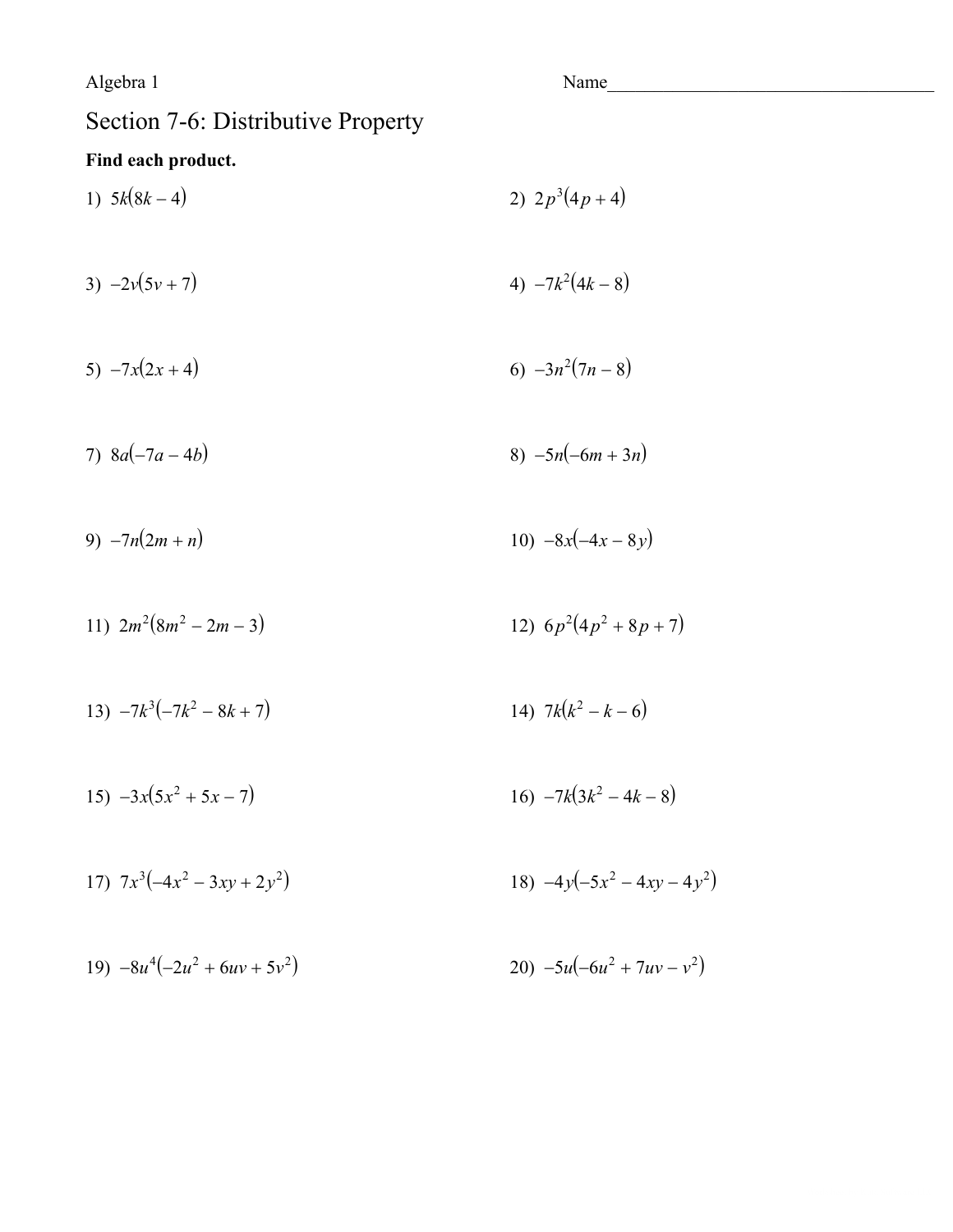Name

## Section 7-7: Distributive Property

#### Find each product.

- 1)  $(-5x+4)(3x+2)$ 2)  $(8r-5)(7r-1)$
- 3)  $(6n 5)(-3n 7)$ 4)  $(4b+1)(2b-6)$

5) 
$$
(-6k+4)(-3k+5)
$$
   
6)  $(-6b+5)(7b-8)$ 

7) 
$$
(3x-3y)(-6x-y)
$$
  
8)  $(-8x-5y)(-x-5y)$ 

- 9)  $(8x-5y)(-2x+8y)$ 10)  $(3x+5y)(5x-3y)$
- 12)  $(7x-6)(4x-4)$ 11)  $(2m+8)(5m+3)$
- 14)  $(-3b+4)(6b-2)$ 13)  $(-6m+1)(m+2)$
- 16)  $(6x-4)(2x^2-x-4)$ 15)  $(-6v-3)(-5v^2+8v-4)$
- 18)  $(-8x^2 + 6x 6)(-8x^2 + 3x 6)$ 17)  $(-6n^2 + 4n - 1)(-7n^2 - n + 4)$